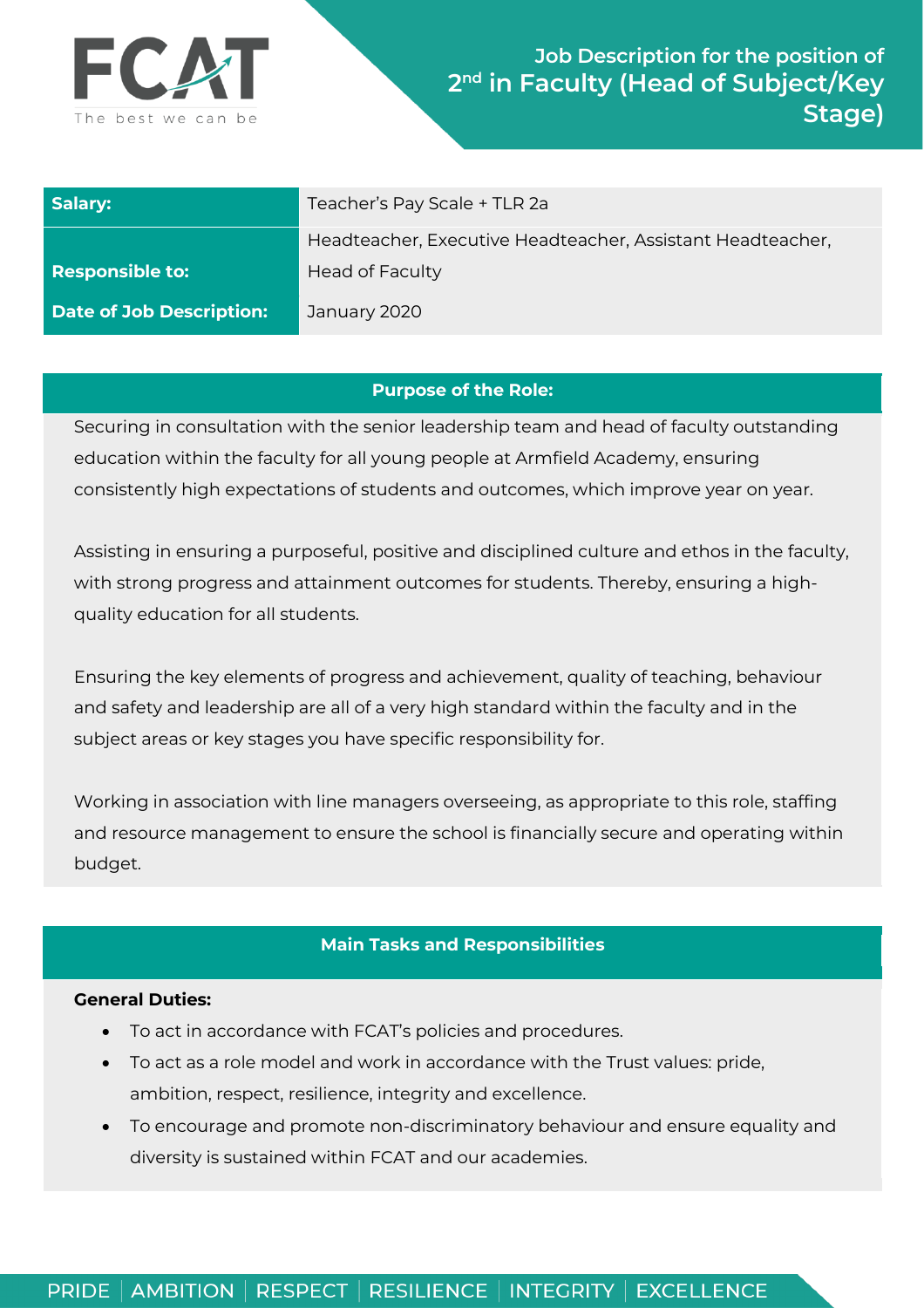- To ensure compliance with the General Data Protection Regulations and maintain confidentiality in your working practices each day. To ensure compliance with FCAT's Health and Safety Policy at all times.
- To adhere to FCAT's Safeguarding policy and procedures to ensure that the duty of care for all staff, including yourself to protect children and young people is maintained.
- Any other tasks and responsibilities reasonably appropriate to this post and grade.
- To attend mandatory training and participate in performance development as required.
- To work in support of the Team FCAT Work and Wellbeing Charter.

# **Main Responsibilities:**

Professional Standards: Meeting the professional standards for teachers, core and threshold, as applicable to the post-holder and as revised in the most recent update of the School Teachers Pay & Conditions document.

Acting as a form tutor, carrying out all reasonable duties associated with this role.

Assisting in the strategic and operational leadership of the faculty, in particular ensuring that high quality teaching and learning is embedded daily within the faculty. Contributing to the operational leadership of all self-evaluation within the faculty and contributing to the production and monitoring of the faculty improvement plan.

In carrying out their duties, all leadership post holders will be required to implement the policies of the Fylde Coast Academy Trust and the Academy Council.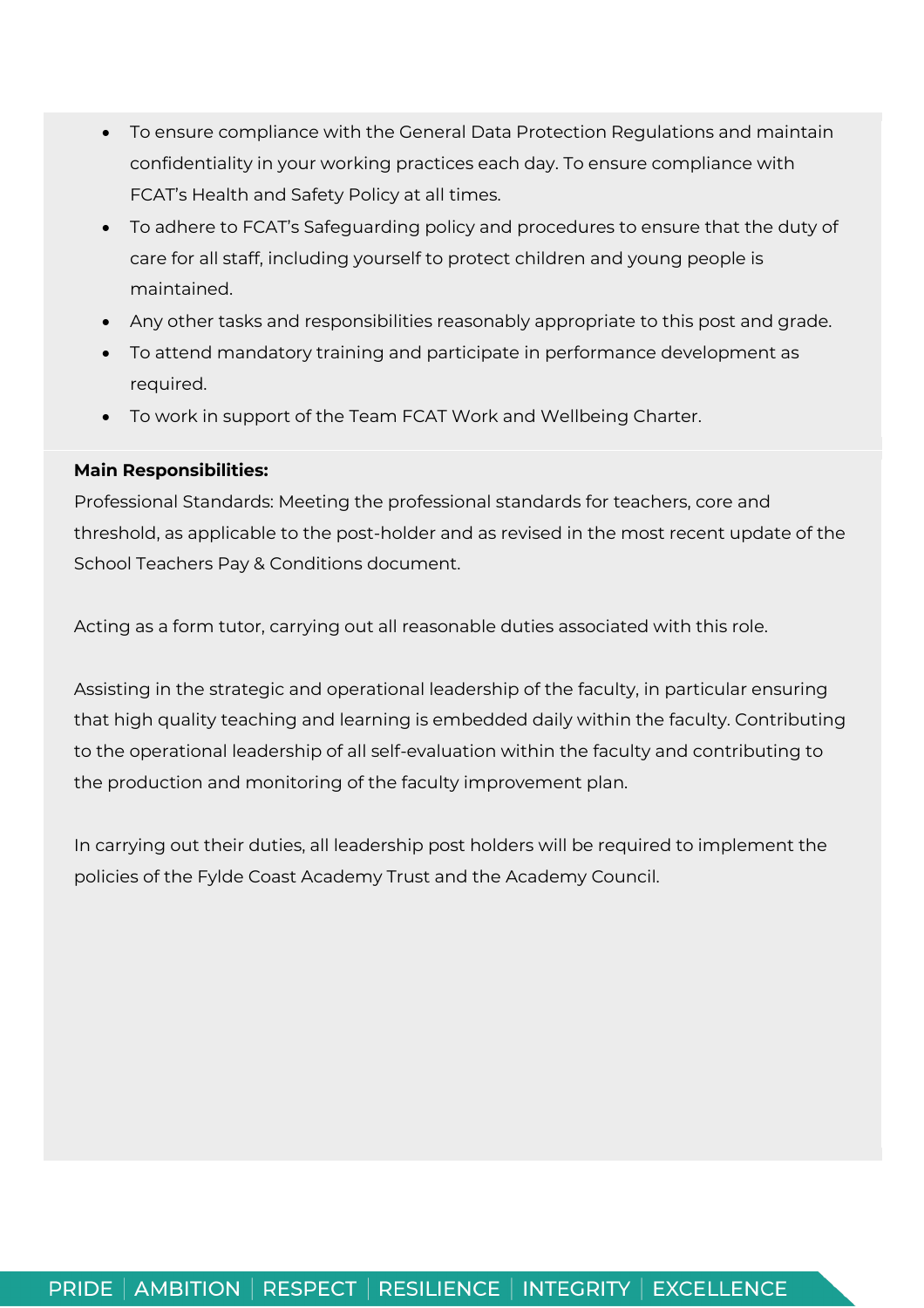### **Main Duties: Core Responsibilities**

- To fulfil requirements of a classroom teacher to Core and Post Threshold standards as defined in the generic job description for teachers.
- To act as a form tutor, carrying out all duties associated with this role.
- To ensure a commitment to safeguarding is evident in all actions taken.
- To ensure all actions taken are in line with the requirements of the DfE guidance and academy policies on safeguarding and child protection.
- To have knowledge and awareness of the academy improvement plan.
- To be aware of the staff handbook and the policies within.
- To attend and contribute where appropriate to all meetings as designated by the Head of School.
- To play a full professional role with regard to Health & Safety,
- To act as a member of a duty team where required and reasonable.
- To communicate and consult with parents about individual student progress as necessary.
- To attend parents' evenings.
- To pro-actively support other academies within the Fylde Coast Academy Trust as considered necessary or as required.
- To carry out efficiently and effectively specific administrative and organisational tasks allocated to the role.
- To maintain and further develop high standards of Teaching & Learning within the faculty, through regular monitoring and coaching and by personal example.
- To play an active part in the development of the faculty improvement plan including taking overall strategic lead for aspects of the plan.
- To perform the duties of Appraisal Reviewer for identified support staff, teachers and Leaders:
- o Reviewing annually the performance of these support staff, teachers / Leaders and setting new objectives in line with the FCAT policy and procedures.
- o Making recommendations on pay progression based on academy policy and consistently applied standards to the Head of School/Executive Headteacher
- To challenge underperformance at all levels ensuring effective corrective action and follow up;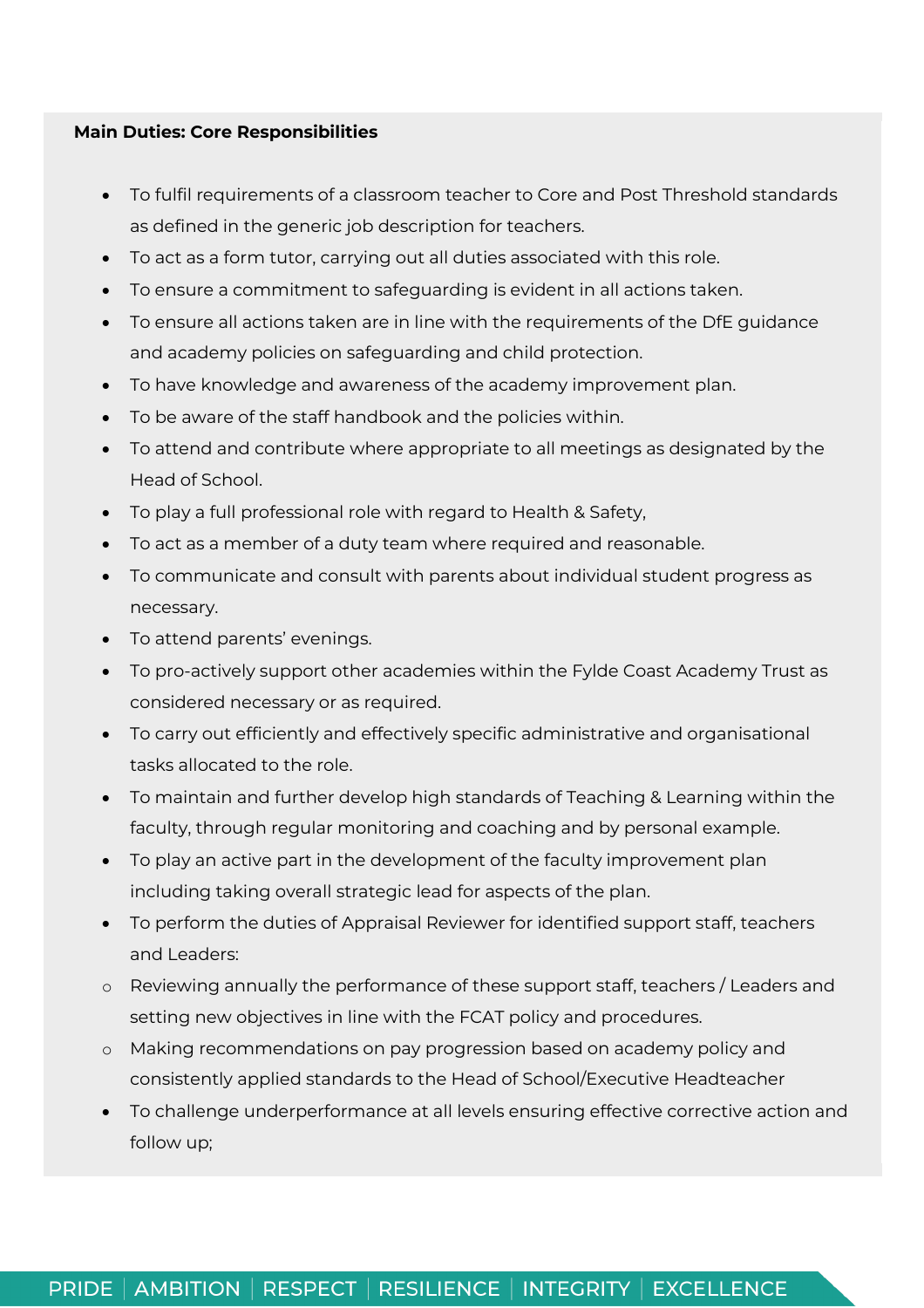- To manage delegated budgets to ensure that costs remain in line with budget.
- To manage own workload and that of others to allow an appropriate work/life balance.

## **Main Duties: Specific Responsibilities**

#### Outcomes for students

- Responsible and accountable for standards of achievement and progress against annual targets of all students within the faculty/specified subject area.
- Ensuring that high expectations prevail with high standards of achievement/progress.
- Responsible for assisting in policy planning for maximum student success.
- Plan, implement and evaluate strategies where improvement needs are identified.
- Responsibility for maintenance and analysis of student tracking systems, consistent with the academy policy, arranging and monitoring the impact of intervention of student to ensure maximum progress in the subjects or key stages you are responsible for.
- Provide SLT, governors and Heads of Faculty with relevant, subject, curriculum or student performance information.

# Teaching and Learning

- Responsible for supporting with faculty planning, curriculum coverage and outcomes.
- Ensure optimum student learning underpins all decision making and planning.
- Ensure the highest quality assessment for learning.
- Assist in leading the development and enhancement of pedagogy within the faculty in line with academy and faculty priorities.
- Ensure these pedagogies are consistent and effective, through rigorous planning, monitoring evaluation and review, training and support.
- Maintain personal expertise and act as a role model for excellent classroom practice, modelling effective strategies and sharing/coaching other teachers.
- Monitor and evaluate standards of teaching, identifying areas for improvement within an identified subject, key stage or group of subjects.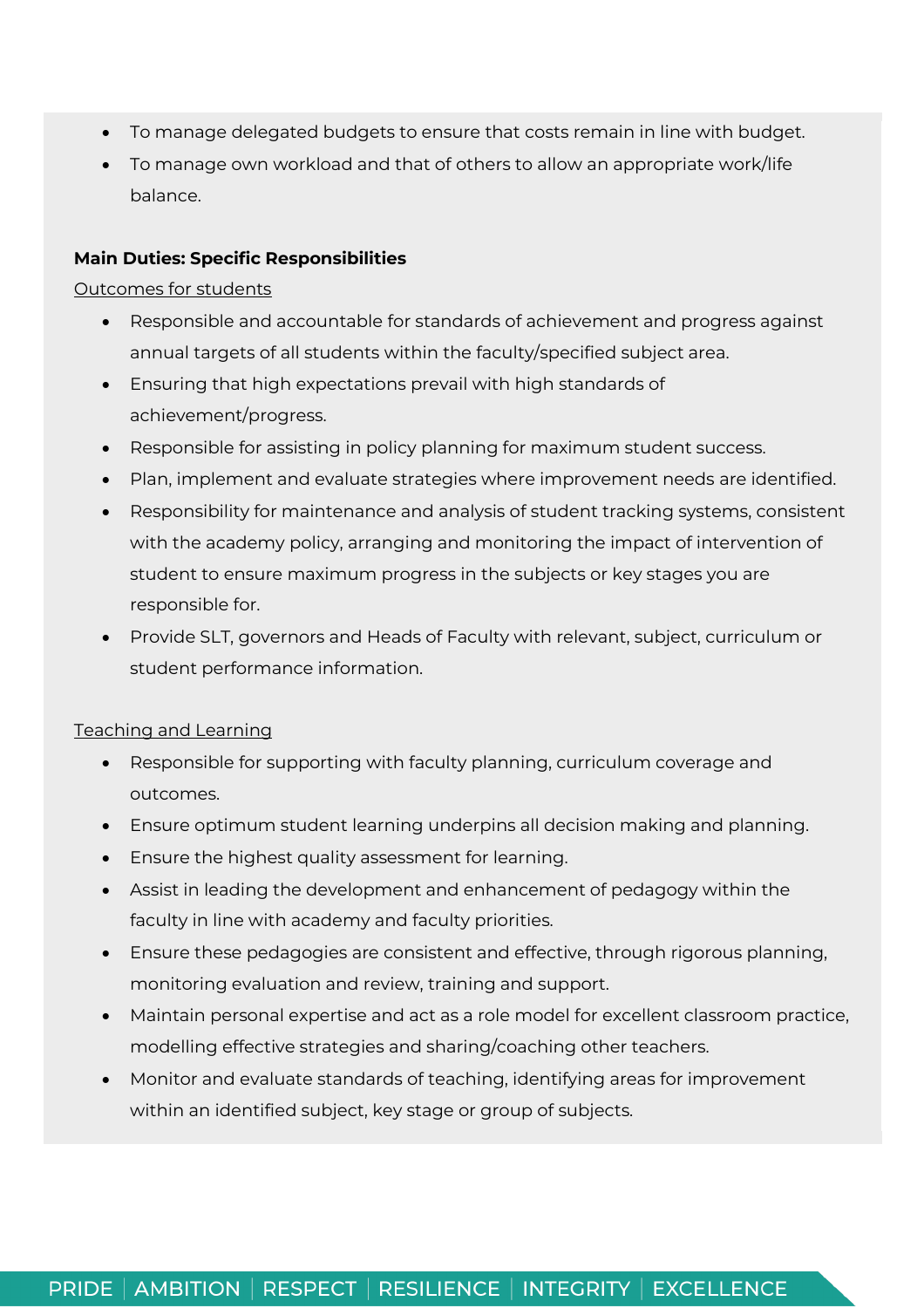- Assist in monitoring and assessing the standard of student work and feedback within the department.
- Plan, implement and demonstrate the impact of strategies to improve teaching in the faculty.

## Leadership and Management

- Provide strong, effective, clear and purposeful leadership of the identified subjects/key stages within the faculty.
- Support the Faculty lead with self-evaluation supporting academy self-evaluation.
- Assist in the induction, support and monitoring of new staff including NQT/RQT.
- Act as an appraisal reviewer for identified teacher, reviewing annually the performance of these teachers and setting new objectives.
- Initiate and review curriculum developments focussed on raising attainment in identified subjects/key stages.
- Continue to take an active interest in your own CPD and that of others.
- Define and agree appropriate improvement targets for the department.
- Deputise for Head of Faculty when and where appropriate.

# Behaviour and Safety

- Responsible for assisting in ensuring high standards of behaviour and attitude within the faculty.
- Ensure optimum conditions for effective teaching and learning prevail.

# **Accountability**

- Accountable for the standards of achievement (attainment and progress) of all students in identified subjects or key stages within the faculty.
- Ensure that appraisal arrangements are executed appropriately.
- Accountable for the effective implementation of the relevant sections of the faculty improvement plan.
- Accountable for the standards of teaching within identified subjects (or key stages) within the faculty and where appropriate the whole faculty.
- Accountable for supporting in ensuring a positive, purposeful and productive team spirit within the department.
- If required, line management responsibility, substantial direct and indirect